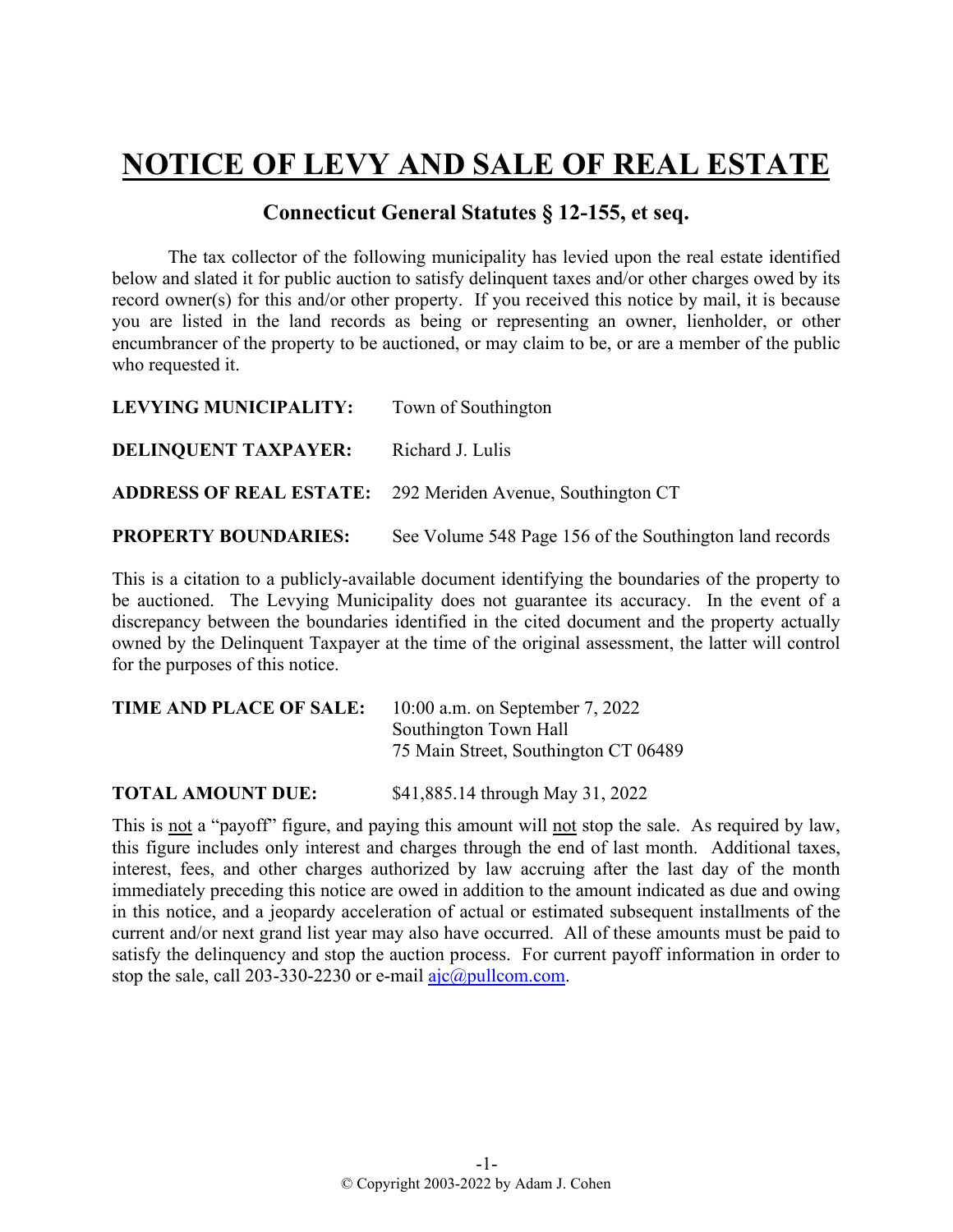**SURVIVING ENCUMBRANCES:** This property will be sold "free and clear" to the winning bidder subject only to: (1) taxes and water/sewer charges laid by the levying municipality which were not yet due and payable at the time of the levy, which is the date accompanying the signature on the first notice of this sale filed in the land records, except as are recovered from the sale; (2) the accrued taxes and water/sewer charges of any other governmental authority against this property; (3) any federal lien recorded until 30 days before the date which is six months after the auction date, except as extinguished pursuant to federal law; (4) easements, covenants and restrictions in favor of other parcels of land predating the time of the levy; (5) solely to the extent any of the delinquencies identified above was assessed on property other than the property to be sold, all encumbrances perfected before this notice was recorded; (6) interests exempt from levy and sale under the Constitution and laws of the United States; (7) the interest of any person or such person's predecessors in title for whom notice of the sale was not sent as required by law, and who had a right to such notice, and who did not in fact know of it within six months thereafter, until expiration of the limitation deadline in C.G.S. § 12-159b; (8) any monetary encumbrance recorded between June 10, 2022 and the date the first notice of this sale was filed in the land records, unless its holder is notified of the tax sale as required by law or in fact knew of it within six months thereafter; (9) any other interest not foreclosed by this tax sale procedure under state law; and (10) the effect of any federal, state, or local law and the restrictions and conditions in the tax sale notices and announced at the auction.

**PERSONS TO WHOM THIS NOTICE IS SENT:** The following persons are, or may claim to be, or may represent, the known holders of choate interests which will be affected by the sale. Absent payment in full before the auction or valid redemption within six months thereafter, the respective titles, mortgages, liens, restraints on alienation, and other encumbrances in this property in favor of all persons with actual or constructive notice thereof shall be extinguished.

| Richard J. Lulis  | Richard J. Lulis or Occupant |
|-------------------|------------------------------|
| 12 Bliss Place    | 292 Meriden Avenue           |
| Norwich, CT 06360 | Southington, CT 06489        |